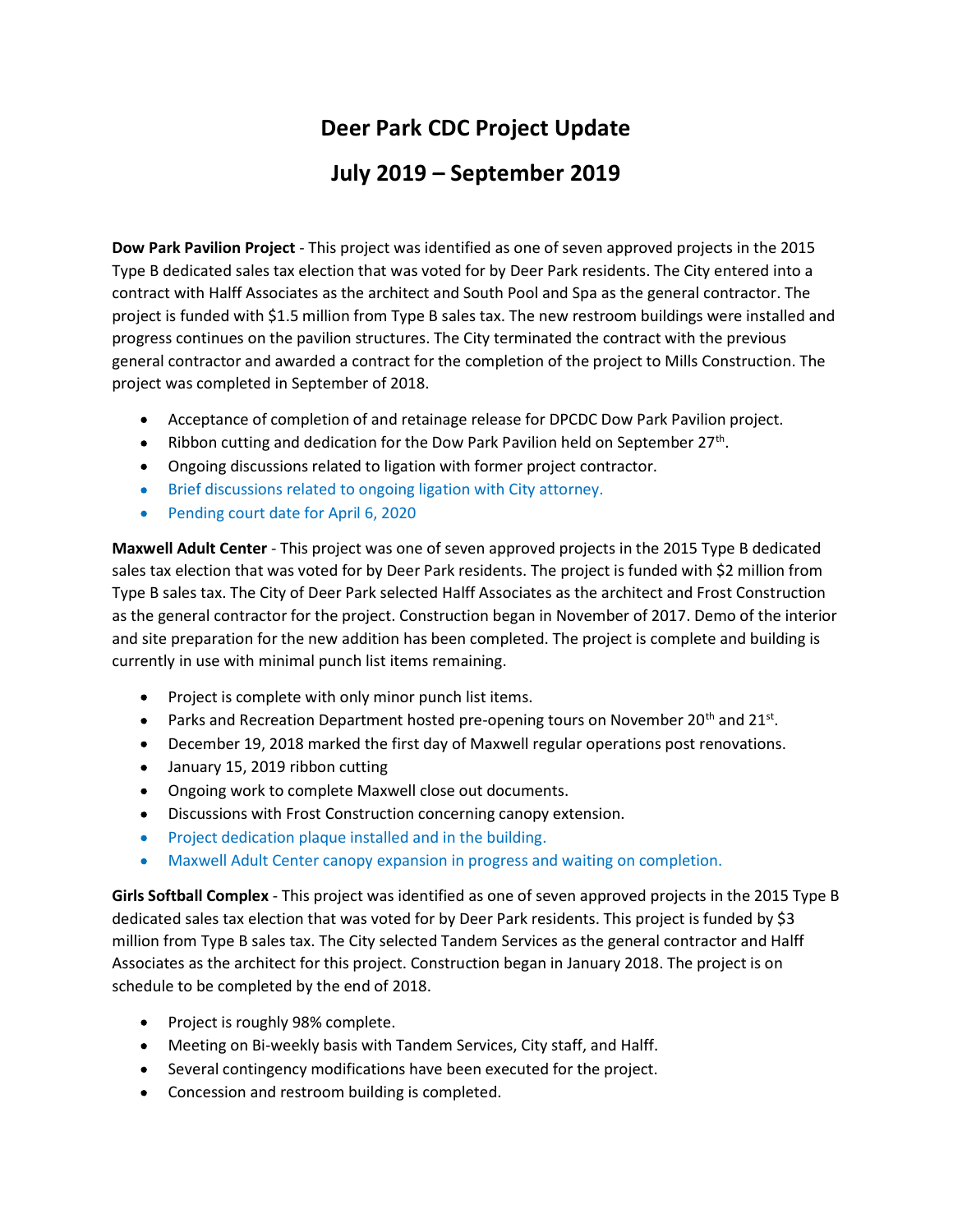- Turf has been installed and is being cared for.
	- $\circ$  Several areas were removed and replaced due to the wrong type of turf being installed.
- Batting cages have been installed and completed.
- Hydramulching around complex has been completed.
- Work completed to fine grade the skinned areas of the fields.
- **•** Irrigation has been installed and inspected.
- Field lights, parking lot lights, and security lights have been commissioned.
- Scheduling of walk through for substantial completion.
- Scheduled completion of the facility is May 2019 with usage to begin once grass playing surfaced is determined to be safe for play.
- Conducted initial and final walkthroughs of the project.
- Completed punch listed items.
- Received substantial completion letters with restrictions on fields.
- Conducted a ribbon cutting of the facility on June 18, 2019.
- Outstanding ADA issues concerning bleachers and parking lot stripping have been resolved.
- Addressing minor warranty items.
- Currently evaluating options for the addition of future parking at the complex and lighting.

Deer Park Soccer Complex - This project is another one of the seven approved projects in the 2015 Type B dedicated sales tax election. The project is being funded with \$4 million from Type B sales tax. The City of Deer Park selected Halff Associates as the architect and Tandem Services as the general contractor. Construction began in January 2018. The project is on schedule and is expected to be completed in early 2019.

- Project is roughly 95% complete.
- Meeting on Bi-weekly basis with Tandem Services, City staff, and Halff.
- Concession and restroom building is completed.
- Center Point has installed the electrical meter for the facility.
- **•** Irrigation has been installed and is approved.
- Parking lot and driveway for facility has been completed.
- City Council approved change order for additional dirt and sod for 2 playing fields.
- Field sprigging will begin once weather allows for sprigging.
- Fields are expected to take several months for turf to establish.
- Sod expected to be established and ready for fall play.
- Flatwork has been completed around the site.
- Conducted substantial completion and punch list item walkthroughs of the project.
- Completed punch listed items.
- Received substantial completion letter with restrictions on fields.
- Contractor was required to reapply hydromulch on practice field areas.
- Conducted a Ribbon cutting of the facility on August  $20<sup>th</sup>$ , 2019.
- Purchased additional tables, trash cans, and 2 sets of goals for the complex.
- Addressing several warranty items.
- Hyrdomulch fields and sprigged fields still have not been released to the City.
- Currently evaluating options for the addition of future parking at the complex and lighting.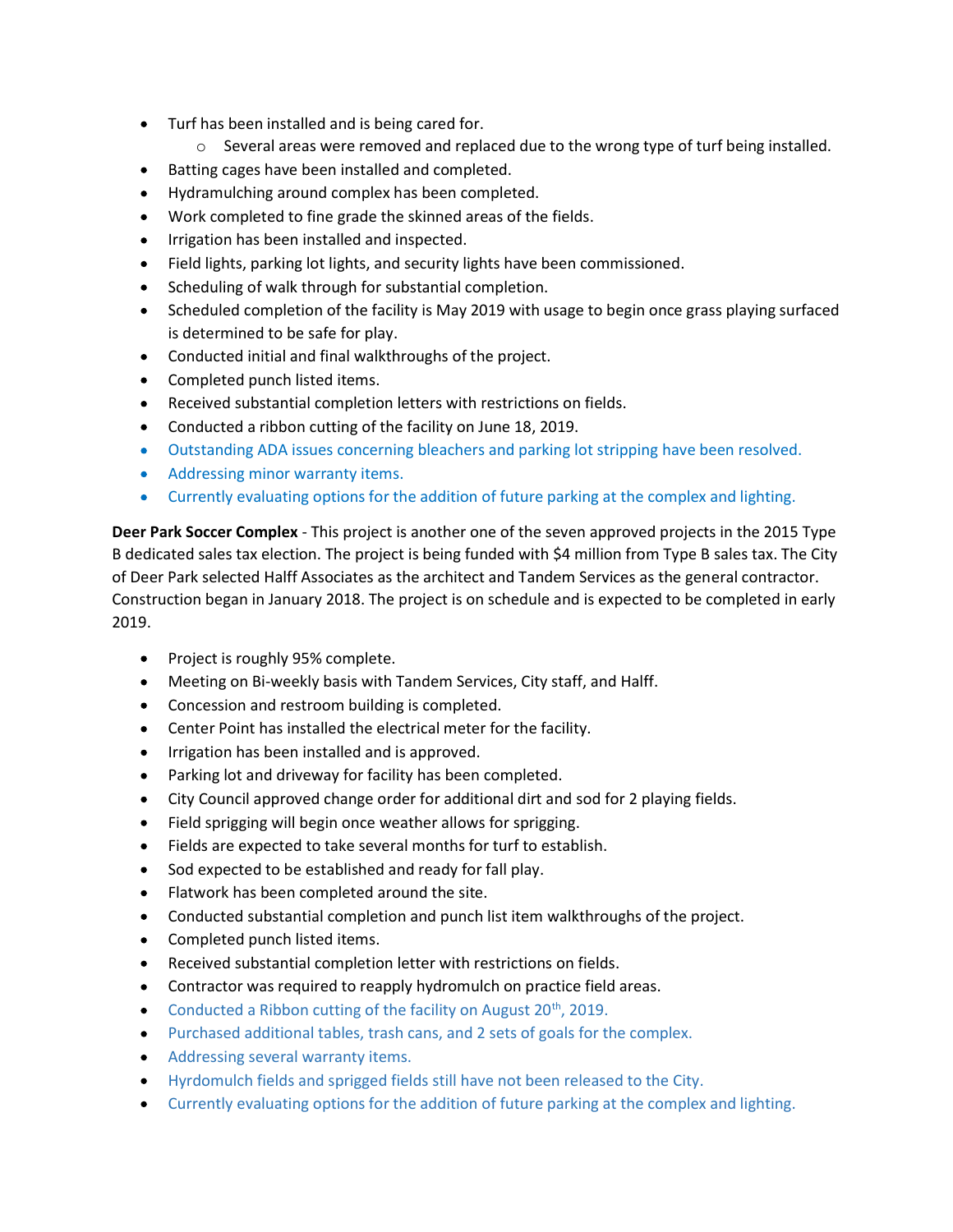**Community Center** – This project is another one of the seven approved projects in the 2015 Type B dedicated sales tax election. The project is being funded with \$6 million from Type B sales tax. This project is currently under staff review and discussion.

- City of Deer Park has hired Brinkley, Sargent, Wigington has architectural firm for consulting and design of the potential renovations and expansion of the Deer Park Community Center.
- City staff visited 5 Houston area recreation centers to begin researching facility design and trends.
	- $\circ$  December 13 Eagle Pointe, Imperial Recreation Center, Pearland Recreation Center
	- $\circ$  December 20 C.K. Ray Recreation Center and West University Place Recreation Center
- January 14 City staff visited 4 DFW area recreation centers to continue researching facility design and trends.
	- o Richardson Heights Center, Farmers Branch Aquatics and Recreation Centers, Keller Pointe Recreation Center, The Link (Richland Hills) Recreation Center
- January 28 Joint meeting of the City Council/Deer Park Community Development Corp. Parks and Recreation Commission to discuss items related to the Community Center Renovations.
- February 25 Joint meeting of the City Council/Deer Park Community Development Corp. Parks and Recreation Commission to discuss items related to the Community Center Renovations
- March 25 Joint meeting postponed due to incident related to International Terminals Company Incident.
- April 22 Joint meeting of the City Council/Deer Park Community Development Corp. Parks and Recreation Commission to discuss items related to the Community Center Renovations
- September 23 Joint meeting of the City Council/Deer Park Community Development Corp. Parks and Recreation Commission to discuss items related to the Community Center Renovations.
	- o Architect (BSW) was directed during the joint meeting to begin designing based on the "campus" option located were the Community Center currently sits.

Hike and Bike Trails - This project is another one of the seven approved projects in the 2015 Type B dedicated sales tax election. The project is being funded with \$500,000 from Type B sales tax.

- Limited discussions with staff have taken place.
- City staff met with Bruditt Consultants for potential design of the Hike and Bike Trails comprehensive plan.
- Enter into agreement with Burditt Consultants, LLC. for professional services for the development of the Type B Hike and Bike trails.
- $\bullet$  April 3 Kick off committee meeting to discuss the Hike and Bike trails project design.
- May 16 Meeting with Harris County Flood Control District to discuss potential Hike and Bike trail access.
- July 10 Committee meeting to discuss the Hike and Bike trails project and several phase options during the design.
- September  $11$  Committee meeting to discuss the finalization of the final design for the conceptual Hike and Bike Trail plan.